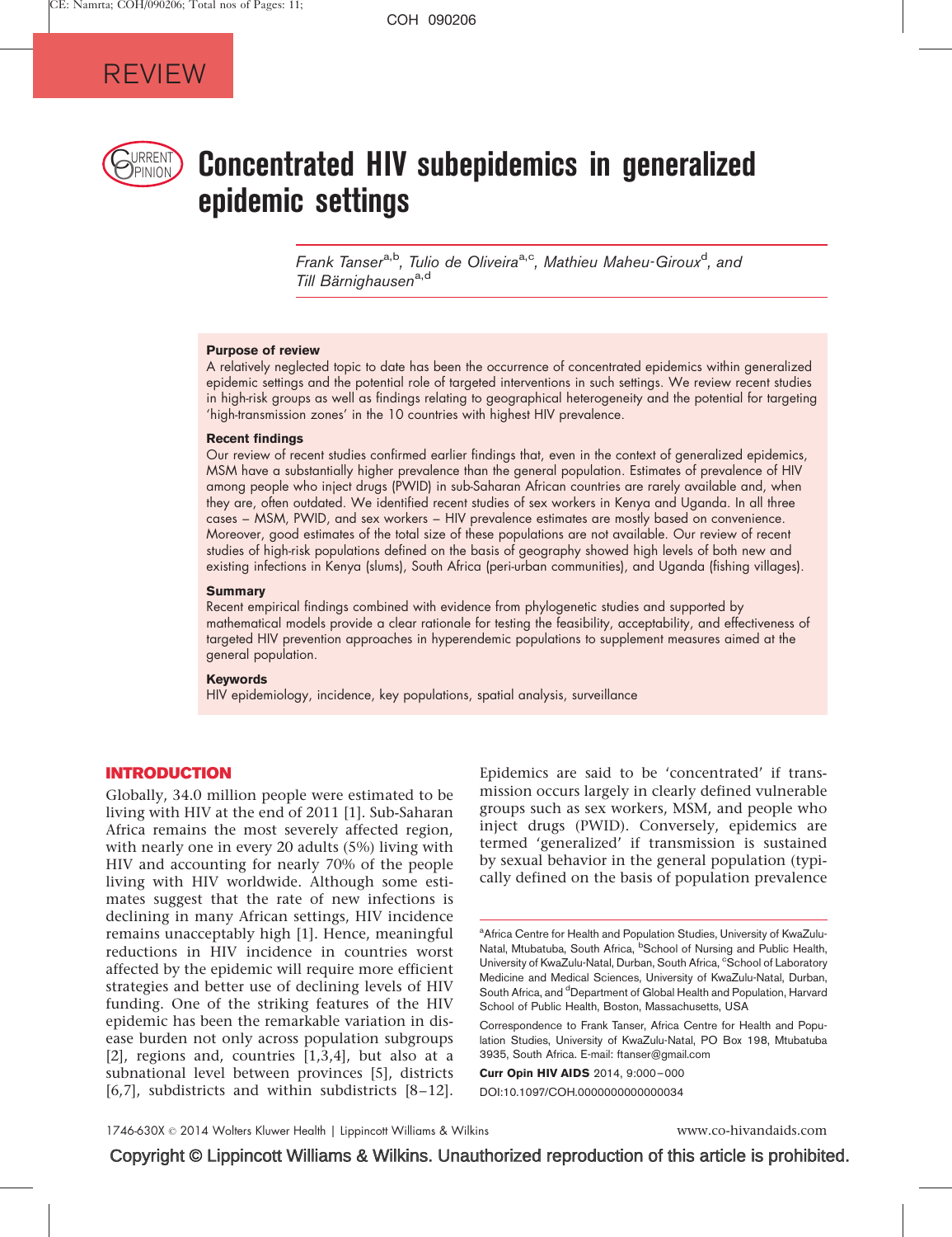# KEY POINTS

- Concentrated subepidemics exist within all generalized epidemic contexts.
- Our review of the recent literature combined with empirical evidence from phylogenetic studies and supported by mathematical models suggests that targeted HIV prevention approaches aimed at specific geographic localities as well as key high-risk groups could be effective in generalized epidemic settings as part of an overall combination approach.
- The empirical estimation of population sizes of hidden high-risk groups will be critical. There is currently a knowledge gap on how best to sample and estimate the population sizes of these risk groups in a representative way.
- The feasibility, acceptability, effectiveness, and cost– effectiveness of prevention interventions for most-at-risk groups needs to be established within different cultural and institutional contexts in sub-Saharan Africa. Rigorous impact evaluation of such interventions should accompany the scaling up of targeted interventions for most-at-risk groups.

 $of$   $>1\%$ ) and would likely persist despite effective programs for vulnerable groups. In general, epidemics in Latin America, the Middle East, Europe, and Asia are described as 'concentrated' whereas the epidemics in most of southern and parts of eastern Africa are termed 'generalized' [\[13\].](#page-8-0) In generalized epidemics settings, some form of intervention needs to be provided to the general population, whereas in a concentrated epidemic context, the goal is to achieve a high level of coverage of interventions in the most vulnerable groups.

A neglected topic to date has been the occurrence of concentrated epidemics in generalized epidemic settings and the potential role of targeted interventions to supplement measures aimed at the general population in such settings. Even in these so-called hyperendemic communities, targeting efforts at settings in which HIV transmission is most intense is crucial. However, in the context of a severe generalized African epidemic, the value of targeted prevention interventions has seldom been considered. In some countries, notably Kenya and South Africa, substantial numbers of new infections, are estimated to occur among key populations at higher risk of infection, including sex workers and their clients, PWID, MSM, and the prison population in Kenya. These groups are estimated to contribute jointly to about 33% of new infections in Kenya and 26% in South Africa [\[14\].](#page-8-0) Despite the stage and severity of the epidemic in many African

settings, recent work has revealed the remarkable variation in HIV prevalence and incidence across relatively small areas and within relatively homogenous populations [\[8–12\]](#page-8-0). These results have challenged the paradigm of a ubiquitous 'generalized' epidemic in many countries. Given limited resources, clustering of infections in specific localities or population groups can decrease the average effectiveness of population-based prevention approaches. Conversely, targeted interventions are likely to lead to better prevention results for given resources, where HIV incidence clusters geographically or within subgroups  $[15$ <sup> $\text{...}]$  $\text{...}]$ </sup>. Indeed, mathematical models predict that focused interventions have the potential to reduce HIV transmission in the wider community across low- and high-prevalence regions  $[16"$  $[16"$ [\].](#page-9-0) Thus, there is increasing recognition of opportunities for targeting of interventions to increase the effectiveness and cost–effectiveness of HIV prevention interventions supported by both theory and recent empirical findings. At the same time, many critical questions remain. Can the most-at-risk populations be effectively reached? Which interventions will be acceptable and attractive to different subpopulations? What are the costs of targeted interventions requiring potentially expensive approaches to identify and engage with most-at-risk populations?

In this article, we sought to review findings from work published since 2012 on concentrated subepidemics in generalized epidemic settings. We selected the 10 highest prevalence countries in the world where prevalence in the general population was more than 5% [\[1\]](#page-8-0) (Kenya, Lesotho, Malawi, Mozambique, South Africa, Swaziland, Tanzania, Uganda, Zambia, and Zimbabwe) and focussed our review on recent studies in three high-risk groups (sex worker, MSM, and PWID) as well as findings relating to geographical heterogeneity and the potential for targeting 'hot-spots' or 'high-transmission zones'. We further review recent findings from phylogenetic work to assess our knowledge regarding the extent to which transmission of HIV in the general population in these generalized epidemic settings is driven by contact with members of concentrated subepidemics.

#### MSM

Attention to MSM within generalized epidemics is relatively recent [\[17\]](#page-9-0). Studies published over the past 2 years have confirmed earlier findings that, even in the context of generalized epidemics, MSM have higher prevalence than the general populations [\[18\].](#page-9-0) Two South African studies recorded HIV prevalence of 27 and 11% among MSM as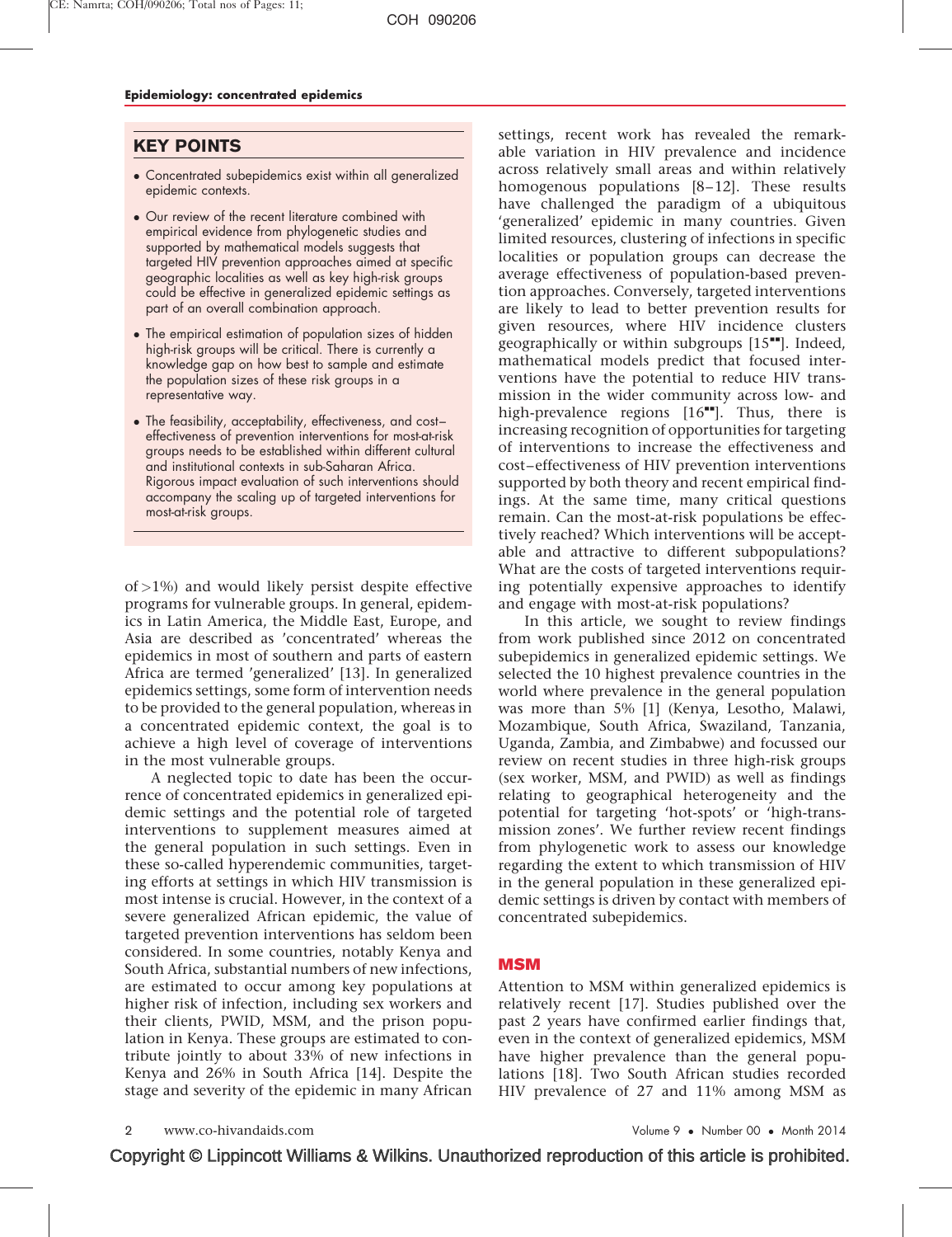compared with 17 and 5% in men who had sex with women only [\[19,20\]](#page-9-0). Incidence of HIV among MSM has been found to be notably higher than that of other high-risk populations and the general population (Table 1). In Kenya, incidence of HIV among MSM was 6/100 person-years (PY) in Kilifi and 10/100 PY in Nairobi [\[22\]](#page-9-0). Another study conducted in coastal Kenya found an HIV-1 incidence of 6/100 PY among men who have sex with men and women and 35/100 PY among MSM exclusively [\[23\].](#page-9-0)

Experience of stigma and discrimination by MSM could also exacerbate an already efficient transmission by contributing to high-risk behaviors [\[24\].](#page-9-0) For example, internalized homophobia has been associated with an increased risk of unprotected anal intercourse [\[25\]](#page-9-0) and higher level of HIV misinformation [\[26\]](#page-9-0), whereas homophobic abuse was also significantly associated with being HIV infected [\[21,27\].](#page-9-0) Further, stigma and discrimination could also increase barriers to testing HIV [\[28–31\]](#page-9-0) and adherence to antiretroviral therapy (ART) [\[32\].](#page-9-0)

Few studies have recently evaluated interventions for MSM in sub-Saharan countries, but they mostly focused on their acceptability [\[33](#page-9-0)"[,34\]](#page-9-0) or on peer-outreach activities [\[35\]](#page-9-0). Qualitative interviews conducted in Kenya among MSM highlighted lack of health information, safe lubricants, condoms, and MSM-friendly health services as unmet needs [\[36\].](#page-9-0) Interviews with service providers also emphasized the lack of appropriate training to effectively deliver MSM-specific risk reduction counseling [\[37\]](#page-9-0). Interventions targeted at MSM in sub-Saharan Africa could face additional challenges that would limit their effectiveness, however, because such behaviors are often criminalized, culturally taboo, or because different high-risk groups often overlap [\[38,39\]](#page-9-0).

#### PEOPLE WHO INJECT DRUGS

Estimates of prevalence of HIV among PWID in sub-Saharan countries are rarely available and, when they are, often outdated. This absence of good data is surprising because the total size of this high-risk population is potentially very large, with an estimated 1.7 million heroin users in Africa [\[40\]](#page-9-0). National key informants with expertise in PWID and HIV estimated that prevalence of HIV among PWID was 36–43% in Kenya and 42% in Tanzania (Table 2) [\[41\].](#page-9-0) In Dar es Salaam (Tanzania), PWID recruited through snowball and targeted sampling were found to have a prevalence of HIV (35%) [\[42\]](#page-9-0) much higher than that recorded for noninjecting drug users (12%). Further, there is high overlap between female PWID and sex work in Dar es Salaam, with an estimated 31% of female PWID engaging in commercial sex work as compared with less than 1% for men [\[43\].](#page-9-0)

Very little advances have been made to scale up needle and syringe programs (NSPs) and opioid substitution therapy (OST) in sub-Saharan Africa despite the proven effectiveness of such interven-tions in other parts of the world [\[44](#page-9-0)"[\].](#page-9-0) Important barriers to implementation include the criminalization of drug dependency and needle possession in some jurisdictions, and explicit policies against OST [\[42,44](#page-9-0)"[\].](#page-9-0) Tanzania is currently at the forefront of harm reduction in sub-Saharan Africa with its recent implementation of a first NSP site, medicationassisted treatment, and 'sober houses' [\[41,45\]](#page-9-0) – mostly in the urban center of Dar es Salaam. Given that PWID have been described as the high-risk group with the largest unmet needs [\[46\],](#page-9-0) there are important opportunities to reduce HIV burden among PWID through the implementation of evidence-based strategies.

#### SEX WORKERS

Sex work was an early driver of many epidemics in sub-Saharan Africa [\[47\].](#page-9-0) A recent study estimates that 18% of all HIV infections in the general female population (aged  $15+$ ) are attributable to female sex work in sub-Saharan Africa [\[48\]](#page-9-0). Many African countries with generalized epidemics have documented HIV prevalence levels three to 10 times higher among populations of sex workers, compared with the general population. In 26 countries with medium and high background HIV prevalence, 31% (95% confidence interval, CI: 30–31) of sex workers were HIV-positive and the odds ratio for infection was 12 (95% CI: 9–15) [\[49](#page-9-0)<sup> $\text{I}$ </sup>[\].](#page-9-0) The authors estimate the pooled HIV prevalence among female sex workers in sub-Saharan Africa is 37%.

We identified three recent studies of sex worker populations from Kenya and Uganda (Table 3). HIV prevalence was highest among sex workers in Kisumu at nearly 57%, considerably less than 75% prevalence identified in the same location in 1997. These data suggest an urgent need to scale up access to quality HIV prevention programs. The largest source of data on levels of infection among female sex workers in Africa comes from Kenya where in 2010, the Kenyan National AIDS and STI Control Program (NASCOP) developed a set of National Guidelines for HIV and STI Programs for sex workers [\[52\].](#page-9-0) These guidelines were developed in response to the Kenya National HIV Strategic Plan, which identified female sex workers as a population who are most at risk of infection as well as having limited access to health services. Sex workers are a particularly vulnerable population in many African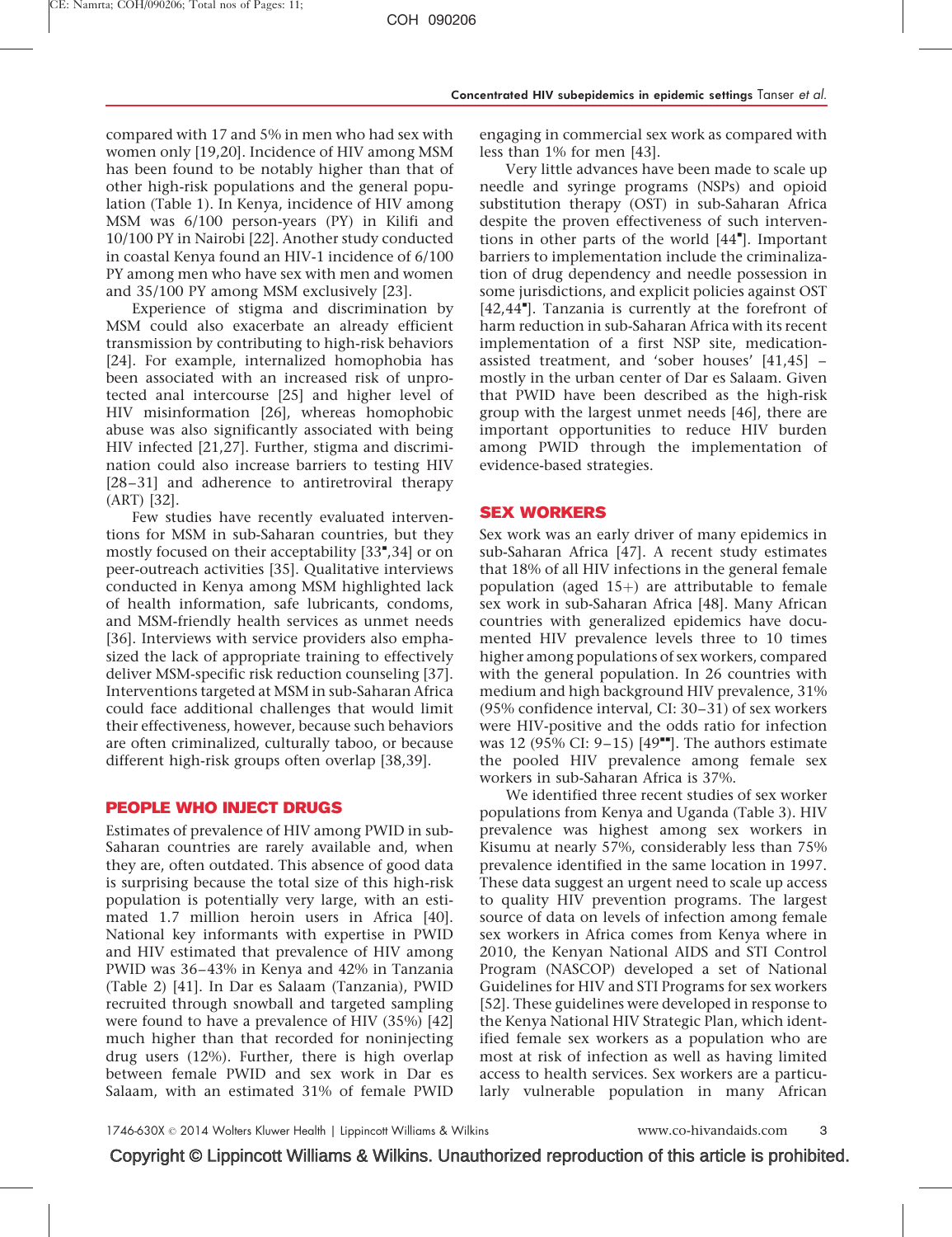| <b>Authors</b>           | <b>Country</b><br>(city or region)                                 | <b>Sample</b>                                                                | <b>Design</b>                                                               | <b>Sample size</b> | <b>Outcome</b>                  | <b>Results</b>                                                                                                        |
|--------------------------|--------------------------------------------------------------------|------------------------------------------------------------------------------|-----------------------------------------------------------------------------|--------------------|---------------------------------|-----------------------------------------------------------------------------------------------------------------------|
| Hladik et al.<br>$[21]$  | Uganda (Kampala)                                                   | <b>MSM</b>                                                                   | Respondent-driven<br>sampling                                               | 300                | HIV prevalence                  | 13.7% (95% CI: 7.9-20.1%)                                                                                             |
| Dunkle et al.<br>$[19]$  | South Africa (East-<br>ern Cape and<br>KwaZulu-Natal<br>provinces) | Men from eligible<br>households                                              | Cross-sectional                                                             | 1220               | <b>HIV</b> prevalence           | 27.4% (95% CI: 17.6-<br>40.0%) as compared with<br>17% (14-20%) among men<br>who reported nonmale-on-<br>male contact |
| Eaton <i>et al.</i> [20] | South Africa (Cape<br>Town)                                        | Men who have sex with<br>men and women and<br>men who have sex<br>with women | Convenience sample                                                          | 1203               | Self-reported HIV<br>prevalence | 10.5% of MSMW versus 4.6%<br>for MSW                                                                                  |
| Price et al. [22]        | Kenya (Kilifi and<br>Nairobi) and<br>South Africa<br>(Cape Town)   | <b>Volunteers</b>                                                            | Convenience sample of<br>volunteers                                         | 327                | <b>HIV</b> incidence            | 6.8 per 100 person-years<br>$(95\%$ CI: 4.9-9.2).                                                                     |
| Sanders et al.<br>$[23]$ | Coastal region of<br>Kenya                                         | MSM, men who have sex<br>with men and women,<br>and MSM exclusively          | Combination of conven-<br>ience sample and<br>respondent-driven<br>sampling | 449 MSM            | HIV incidence                   | MSM overall: 8.6 per 100<br>person-years (95% CI:<br>$6.7 - 11.0$                                                     |
|                          |                                                                    |                                                                              |                                                                             | 372 MSMW           |                                 | MSMW: 5.8 per 100 person-<br>years (95% CI: 4.2-7.9)                                                                  |
|                          |                                                                    |                                                                              |                                                                             | 77 MSME            |                                 | MSM: 35.2 per 100 person-<br>years (95% CI: 23.8-52.1)                                                                |

**Table 1.** Review of studies published since 2012 that assessed either prevalence or incidence of HIV among MSM in the 10 countries in sub-Saharan Africa with the highest HIV burden

CI, confidence interval.

4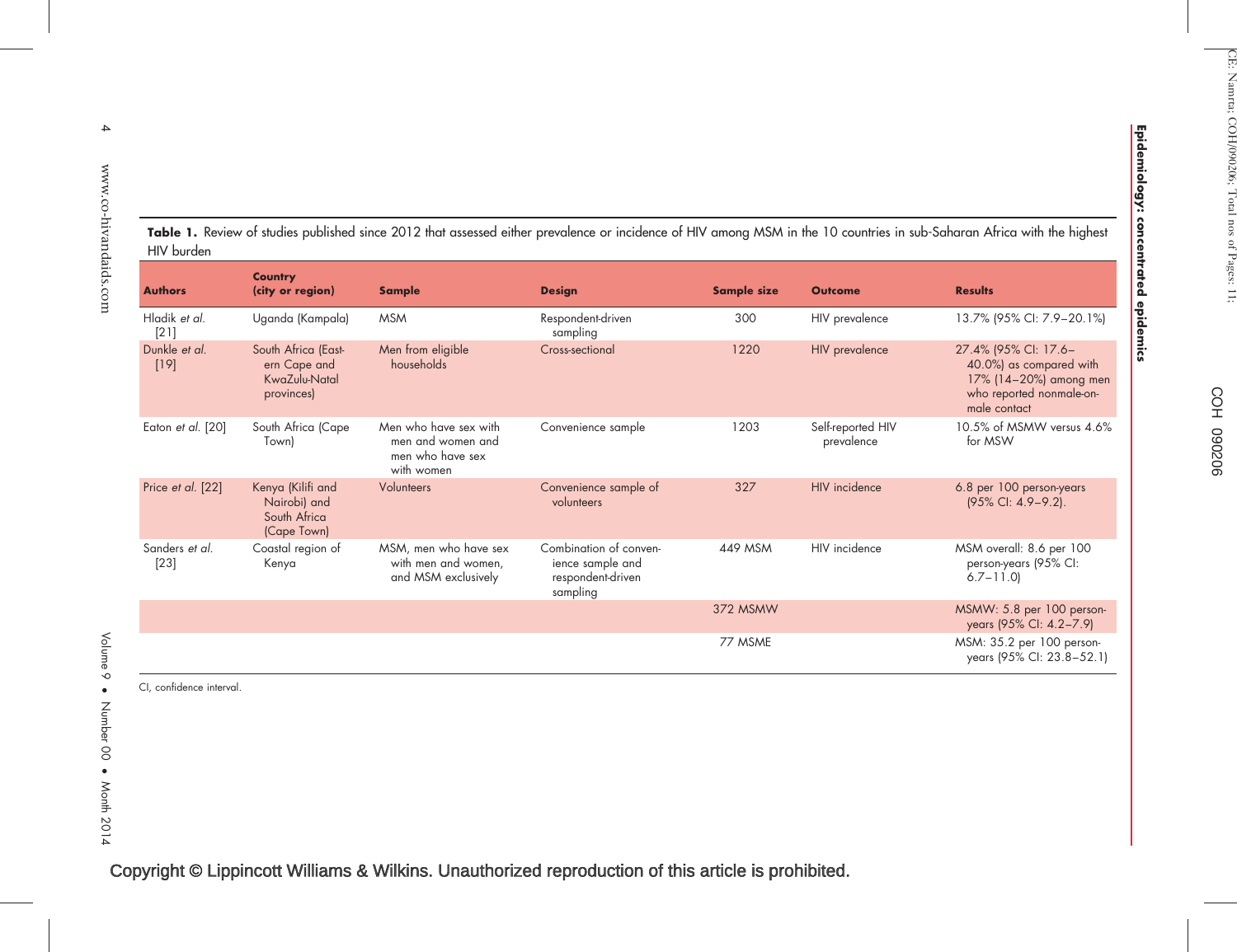| <b>Authors</b>                | <b>Country</b><br>(city or<br>region) | <b>Sample</b>                                                               | <b>Design</b>                                                                                                                         | <b>Sample size</b> | <b>Outcome</b>        | <b>Results</b>                            |
|-------------------------------|---------------------------------------|-----------------------------------------------------------------------------|---------------------------------------------------------------------------------------------------------------------------------------|--------------------|-----------------------|-------------------------------------------|
| Petersen<br>et al. [41]       | Kenya                                 | Person who inject<br>drugs (PWID)                                           | Information collected<br>from key national<br>contacts who were<br>experts in IDU and<br>HIV (supplemented<br>with literature search) | Not applicable     | HIV prevalence        | Kenya (range):<br>$36.0 - 43.0%$          |
|                               | Tanzania                              |                                                                             |                                                                                                                                       |                    |                       | Tanzania: 42.0%                           |
| <b>Bowring</b><br>et al. [42] | Tanzania                              | People who inject<br>drugs (PWID) and<br>non-injecting drug<br>users (NIDU) | Targeted sampling and<br>snowball                                                                                                     | <b>PWID: 267</b>   | <b>HIV</b> prevalence | PWID: 34.8%<br>(95% CI:<br>$29.1 - 40.9%$ |
|                               |                                       |                                                                             |                                                                                                                                       | <b>NIDU: 19</b>    |                       | NIDU: 11.7%<br>$[7.2 - 17.6\%]$           |

Table 2. Review of studies published since 2012 that assessed either prevalence or incidence of HIV among people who inject drugs in 10 countries of sub-Saharan Africa with the highest HIV burden

countries and hence careful consideration of the environments in which sex workers operate is needed [\[49](#page-9-0)""[\].](#page-9-0) In many African countries, a large proportion of sex workers are also migrants placing them at even greater risk of infection. For example, in a survey of 1653 female sex workers in Johannesburg Rustenburg and Cape Town (South Africa), 85% of sex workers were migrants and 46% were cross-border migrants [\[53\]](#page-9-0).

#### GEOGRAPHICAL 'RISK SPACES'

Our review of recent studies of high-risk populations defined on the basis of geography showed high levels of both new and existing infections in Kenya (slums), South Africa (peri-urban communities), and Uganda (fishing villages; Table 4). For example, a study among residents of informal peri-urban settlements showed an incidence of 15/100 PY (95% CI: 10–20) [\[56\].](#page-9-0) One of the main challenges of a strategy incorporating targeting of high-risk individuals

remains the identification of such individuals. The membership of a 'risk group' is highly dynamic with many individuals moving into and out of high risk groups over the course of their sexual lives making targeting problematic [\[59\].](#page-9-0) However, notwithstanding this, one of the most stable aspects of such groupings appears to be their geography [\[60\]](#page-9-0). Indeed, the notion of a 'core group' in sexually transmitted diseases evolved from studies showing geographic clustering of infections [\[61\]](#page-9-0). This concept of 'risk places' holds for HIV in many generalized epidemic settings as well [\[62\].](#page-9-0) In fact, far from experiencing 'epidemic burn-out' as the epidemic has progressed, studies have consistently documented examples of 'risk spaces' that are characterized by substantially higher levels of new and existing infections in comparison to the surrounding populations over a duration of 15 years or more – for example, informal settlements near National Roads in KwaZulu-Natal, South Africa [\[10,63\]](#page-8-0) and fishing villages in rural Uganda [\[58,64\]](#page-9-0). In the

Table 3. Review of studies published since 2012 that assessed either prevalence or incidence of HIV among sex workers in the 10 countries in sub-Saharan Africa with the highest HIV burden<sup>a</sup>

| <b>Authors</b>                | <b>Country (city</b><br>or region) | Sample             | <b>Design</b>                    | <b>Sample</b><br>size | <b>Outcome</b>        | <b>Results</b>                    |
|-------------------------------|------------------------------------|--------------------|----------------------------------|-----------------------|-----------------------|-----------------------------------|
| Vandepitte<br>et al. [50]     | Uganda (Kampala)                   | Female sex workers | Cross-sectional                  | 1025                  | HIV prevalence        | 36.9% (95% CI:<br>$34 - 40$       |
| Baral et al.<br>$[49$ $]$     | Kenya (Nairobi)                    | Female sex workers | Meta-analysis<br>of nine studies | 7544                  | <b>HIV</b> prevalence | 45.1% (95% CI:<br>$44.0 - 46.2$   |
| Vandenhoudt<br>et al. $[51$ ] | Kenya (Kisumu)                     | Female sex workers | Cross-sectional                  | 481                   | HIV prevalence        | 56.5% (95% CI:<br>$52.0 - 61.6$ . |

CI, confidence interval.

<sup>a</sup>An additional study [\[22\]](#page-9-0) was not included due to the small numbers of sex workers included for HIV incidence measurement.

1746-630X © 2014 Wolters Kluwer Health | Lippincott Williams & Wilkins www.co-hivandaids.com 5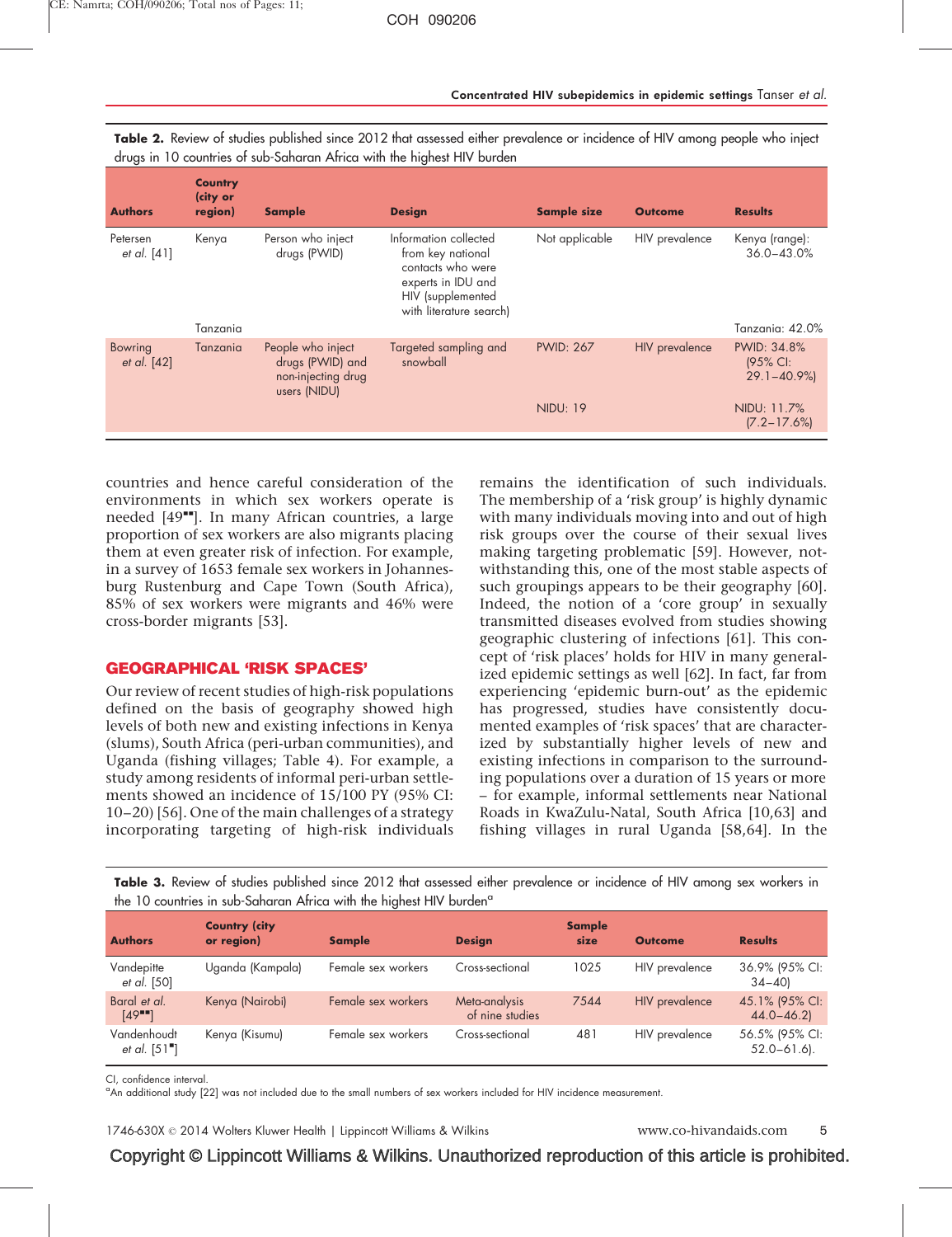6

**Table 4.** Review of studies published since 2012 that assessed either prevalence or incidence of HIV among geographically defined 'risk spaces' in 10 countries in sub-Saharan Africa with the highest HIV burden

| <b>Authors</b>        | <b>Country (city</b><br>or region)                                                | <b>Sample</b>                    | <b>Design</b>                                                                                                                | <b>Sample</b><br>size | <b>Outcome</b> | <b>Results</b>                                                                                                                                                |
|-----------------------|-----------------------------------------------------------------------------------|----------------------------------|------------------------------------------------------------------------------------------------------------------------------|-----------------------|----------------|---------------------------------------------------------------------------------------------------------------------------------------------------------------|
| Madise<br>et al. [54] | Kenya (Nairobi)                                                                   | Slum residents                   | Cross-sectional data from<br>the Kenya Demographic<br>and Health Survey                                                      | 3048                  | HIV prevalence | 11.8% (95% CI: 10.7-13.0) comparative<br>estimates for nonslum urban residents was<br>5.3% and rural residents was 6%                                         |
| Kimani<br>et al. [55] | Kenya (Nairobi)                                                                   | Slum residents                   | Cross-sectional population-<br>based survey nested in an<br>ongoing Demographic<br>Surveillance System in<br>two urban slums | 2721                  | HIV prevalence | 11.5% (95% CI: 10.3-12.7)                                                                                                                                     |
| Nel et al.<br>$[56]$  | South Africa (Ladysmith)<br>South Africa<br>(Edenvale) South<br>Africa (Pinetown) | Peri-urban residents             | Sexually active women<br>$18-35$ years                                                                                       | 2773                  | HIV prevalence | 42.0% (95% CI: 38.5-45.5) in Ladysmith,<br>46.1% in Edendale (95% CI: 43.1-<br>49.1), and 41.3% (95% CI: 38.0–44.6)<br>in Pinetown                            |
|                       |                                                                                   |                                  |                                                                                                                              | 900                   | HIV incidence  | 14.8/100 person-years (PY) (95% CI: 9.7-<br>19.8) in Ladysmith, 6.3/100 PY (95% CI:<br>3.2-9.4) in Edendale, and 7.2/100 PY<br>(95% Cl: 3.7-10.7) in Pinetown |
| Opio<br>et al. [57]   | Uganda (Lake Victoria<br>Basin)                                                   | Residents of fishing<br>villages | A cross-sectional survey of<br>46 fishing communities<br>was conducted in<br>respondents aged<br>$15-59$ years               | 911                   | HIV prevalence | Men = 25.5% (95% CI: 19.4-31.5)                                                                                                                               |
|                       |                                                                                   |                                  |                                                                                                                              |                       |                | Women = $20.4\%$ (95% CI: 15.6–25.2)                                                                                                                          |
| Seeley<br>et al. [58] | Uganda (Lake Victoria<br>Basin)                                                   | Residents of fishing<br>villages | Prospective cohort study                                                                                                     | 1000                  | HIV incidence  | Overall incidence rate of 4.9 (95% CI:<br>$3.8 - 6.3$ per 100 PY.                                                                                             |

CI, confidence interval; PY, person-years.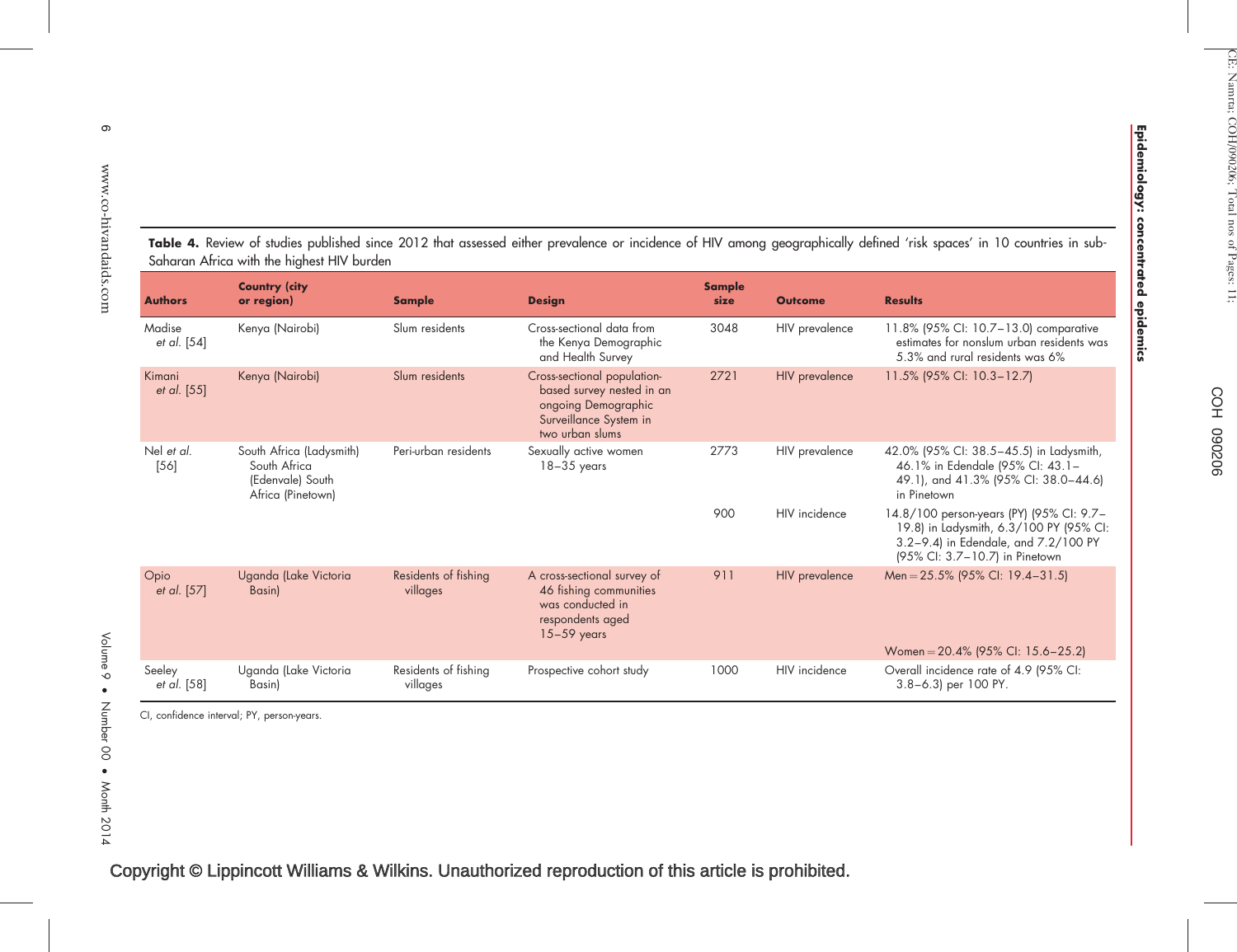absence of targeted interventions, these differences are likely to persist into the future. The disproportionately large burden of HIV in urban slums/periurban informal settlements has received minimal attention to date [\[65\].](#page-10-0) Research from South Africa and some other African countries shows that the HIV prevalence in informal settlements or slum populations is double (or more) that in the nonslum population of the same city [\[66\].](#page-10-0) In our populationbased HIV surveillance site in northern KwaZulu-Natal South Africa, for example, one out of three seroconversions observed over a 7-year period took place in peri-urban communities located along the National Road (where both HIV incidence and population density are high) [\[11\].](#page-8-0) These communities occupy less than 6% of the study area. These findings imply that targeting the easy-to-reach periurban communities in close proximity to major transport routes – a strategy considered in early stages of the epidemic – could be highly cost-effective in reaching large proportions of people at risk of HIV acquisition in late-stage, 'generalized' epidemics [\[67\]](#page-10-0). One advantage of geographic targeting is that it is comparatively easy to execute. Targeting of 'hidden populations' may be implicit in geographic targeting because particular most-at-risk populations may cluster in certain zones. Future research needs to establish the differential effectiveness and cost–effectiveness of geographic HIV intervention targeting compared with other targeting approaches, such as through social networks or particular facilities.

## PHYLOGENETIC ANALYSES

Phylogenetic studies can reveal the extent to which the transmission of HIV in the general population is driven by contact with members of concentrated subepidemics and speak to the potential for any intervention directed at such groups to extend beyond the high-risk subpopulations.

The increase of transport connectivity and mobile populations may explain the hyperendemic outbreaks experienced in eastern and southern Africa [\[68\]](#page-10-0). In a study in one community in rural coastal Kenya, multiple subtypes and recombinant forms were identified, suggesting that communities with high transport connectivity may have local HIV epidemics supported by a significant proportion of transmissions from outside communities [\[69\].](#page-10-0)

Recently, molecular epidemiology studies were combined with detailed demographic information in order to identify subpopulations driving HIV subepidemics in Uganda. Transmission clusters combined with participant life histories revealed a

high degree of sexual partner mixing in a highincidence cohort in Ugandan fishing communities as only two of the five transmission clusters were from sexual partners [\[70\].](#page-10-0) Another study in Uganda that combined partnership histories and phylogenetic analysis of female sex workers identified partial sexual networks and multiple infections, suggesting mixing in these sex workers and their clients [\[71\].](#page-10-0) In the same country, another study suggested that the presence of super transmitters in early HIV infection contributed a disproportionate number of transmissions in a low-risk rural cohort [\[72\]](#page-10-0). These kinds of studies are currently being expanded to other large demographic sites in generalized epidemics in Africa, for example, the Mochudi treatment as prevention (TasP) trial in Botswana and TasP trial at the Africa Centre in rural South Africa [\[73\]](#page-10-0), which has started to produce large molecular epidemiology datasets.

Evidence from Kenya shows that 34% of male sex workers who sell sex to men also had sex with a woman in the previous 30 days [\[74\].](#page-10-0) The same pattern was observed in Tanzania and South Africa, where 37 and 50% of MSM reported having had a female sexual partner, respectively [\[30,75\].](#page-9-0) Interventions targeting MSM, thus, have the potential to yield benefits for both the MSM and the heterosexual community, depending on the extent with which the two sexual communities are linked. Despite the potential contribution of MSM to HIV transmission in generalized epidemics, few phylogenetic studies have examined to which extent transmission is behaviorally segregated between MSM and the general population. A recent study conducted in coastal Kenya, using convenience sample of 84 MSM, suggested a weak link between MSM and the general population [\[76\]](#page-10-0).

#### DISCUSSION

In reality, the HIV epidemic is composed of multiple subepidemics that make up the composite epidemic in any given population. Concentrated subepidemics exist within all generalized epidemic contexts, and addressing the subpopulations within these constituent epidemics will likely be key to substantially reducing population-level incidence. Our article has highlighted recent studies from hyperendemic countries with generalized epidemics, documenting concentrated subepidemics among most-at-risk population subgroups as well as by geographical 'risk spaces' [\[60\]](#page-9-0). These studies provide further clear examples of clustering of infections in subpopulations and geographies and imply that targeted prevention strategies could be effective in these hyperendemic settings as a supplement to

1746-630X © 2014 Wolters Kluwer Health | Lippincott Williams & Wilkins www.co-hivandaids.com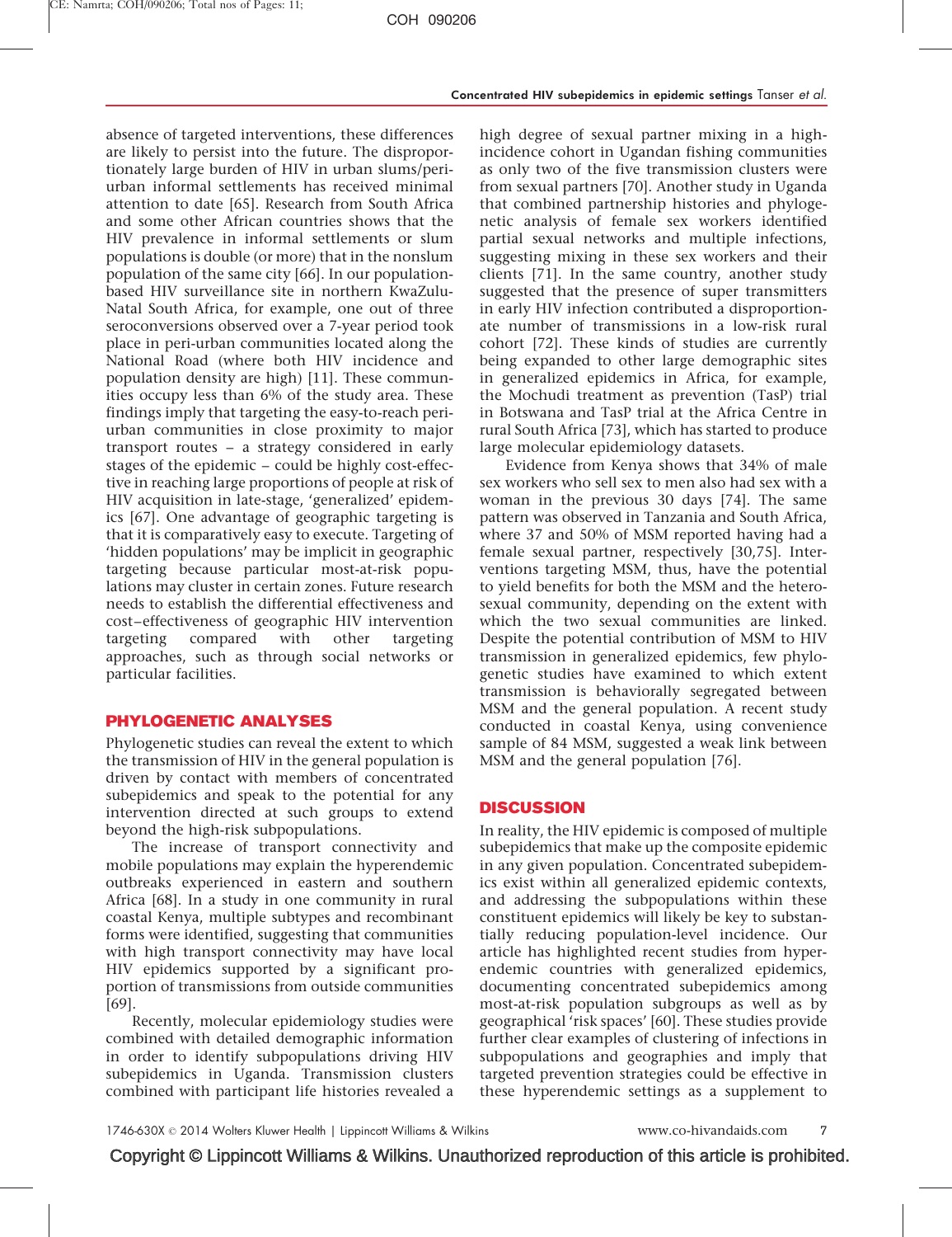measures aimed at the general population. Although it is true that in these populations the HIV epidemic can be sustained by the generalpopulation (apart from the high-risk populations), mathematical models show that maximum reductions in HIV incidence can be achieved by incorporating interventions that specifically target high-risk populations  $[16$ <sup> $\bullet$  $\bullet$ </sup>[\].](#page-9-0) The modeling results are supported by our review of recent phylogenetic analyses, which have shown in countries such as Uganda that infections generated within these concentrated subepidemics help fuel the rate of new infections in the general population. By implication, large reductions in incidence among the general population cannot be achieved without addressing the high levels of intra-transmission and extra-transmission within these risk groups or risk spaces.

Some countries like Kenya have introduced intervention programs that focus on most-at-risk groups, such as sex workers [\[52,77\].](#page-9-0) However, few countries in Africa have explicitly adopted a geographically focused approach to HIV prevention targeting high-risk settings such as adopted by India [\[78\].](#page-10-0) This is set to change in the very near future. The new funding model of the Global Fund, for example, aims to allocate funding for HIV within countries on the basis of identification of geographic areas of highest transmission [\[79\].](#page-10-0) A forthcoming report by UNAIDS emphasizes the potential gains that might be achieved if countries took a more focussed approach at dealing with their HIV epidemic from identifying the geographic location where more new infections are occurring to focusing services toward key populations at increased risk to HIV [\[80\].](#page-10-0) The report provides examples from numerous countries around the world and suggests steps that countries should take to generate a more efficient and effective HIV response. The newly devised President's Emergency Fund for AIDS Relief (PEPFAR) strategy for South Africa recognizes the tremendous heterogeneity in the distribution of HIV outcomes at the subnational and local levels [\[81\]](#page-10-0). The strategy allocates resources on the basis of a geographic prioritization of districts and focuses on those geographic regions and localities where most transmission is occurring and recognizes that the key populations implicated in these subepidemics are vital to achieving large reductions in populationlevel incidence.

The allocation of resources to target some highrisk groups could be fraught with difficulties due to the considerable uncertainty in the estimation of the underlying population sizes of sex workers, MSM, and PWID. One reason for the lack of good data on these populations in sub-Saharan African

countries is that stigma and discrimination make it difficult to identify them in population-based samples, such as in national representative household surveys or Health and Demographic Surveillance sites. In this sense, sex workers, MSM, and PWID remain largely 'hidden populations' [\[82,83\].](#page-10-0) Accurate estimation of the population size of such high-risk groups should be undertaken to ensure that sufficient resources are allocated to meet the HIV intervention needs in this region [\[82,84\].](#page-10-0) Another important knowledge gap is the cost–effectiveness of targeted intervention strategies to these 'hidden populations'. On the one hand, targeting can focus on people who can benefit most from an intervention, potentially increasing the effectiveness per intervention dollar. On the other hand, most-at-risk populations may also be most resistant to interventions and they may be difficult to identify and engage with, potentially reducing the intervention cost–effectiveness.

## RESEARCH AGENDA

In this review we have highlighted number of priority research areas. The first is the need to identify localities where disproportionately large numbers of transmissions are taking place and to characterize these risk spaces using methodologies such as the 'place-based' method [\[62\].](#page-9-0) At a country level, there is a need to ensure that districts with overall high levels of infection receive a strong intervention response such as been adopted by India [\[78\]](#page-10-0) (country districts are graded A–D. Grade 'A' districts receive the full intervention response, whereas 'D' districts only receive some elements of the package) and will be used by PEPFAR in South Africa [\[80\].](#page-10-0) At a more local scale, there is a clear and urgent need to focus on informal settlements in urban slums and peri-urban populations and to assess what combination of interventions best work in these communities. In comparison to the other risk groups defined on the basis of behavior, not only are these communities at overall high risk of infection, contain large populations and are relatively easy to access, but also contain higher numbers of individuals in other high-risk groups such as sex workers. Hence, a systematic enumeration and characterization of populations within these communities is vital.

Second, the empirical estimation of population sizes of hidden high-risk groups such as MSM and PWID is critical. Specifically, there is a knowledge gap on how best to sample and estimate the population sizes of these risk groups in a representative way. The respective robustness of respondent-driven sampling, snowballing, and capture-recapture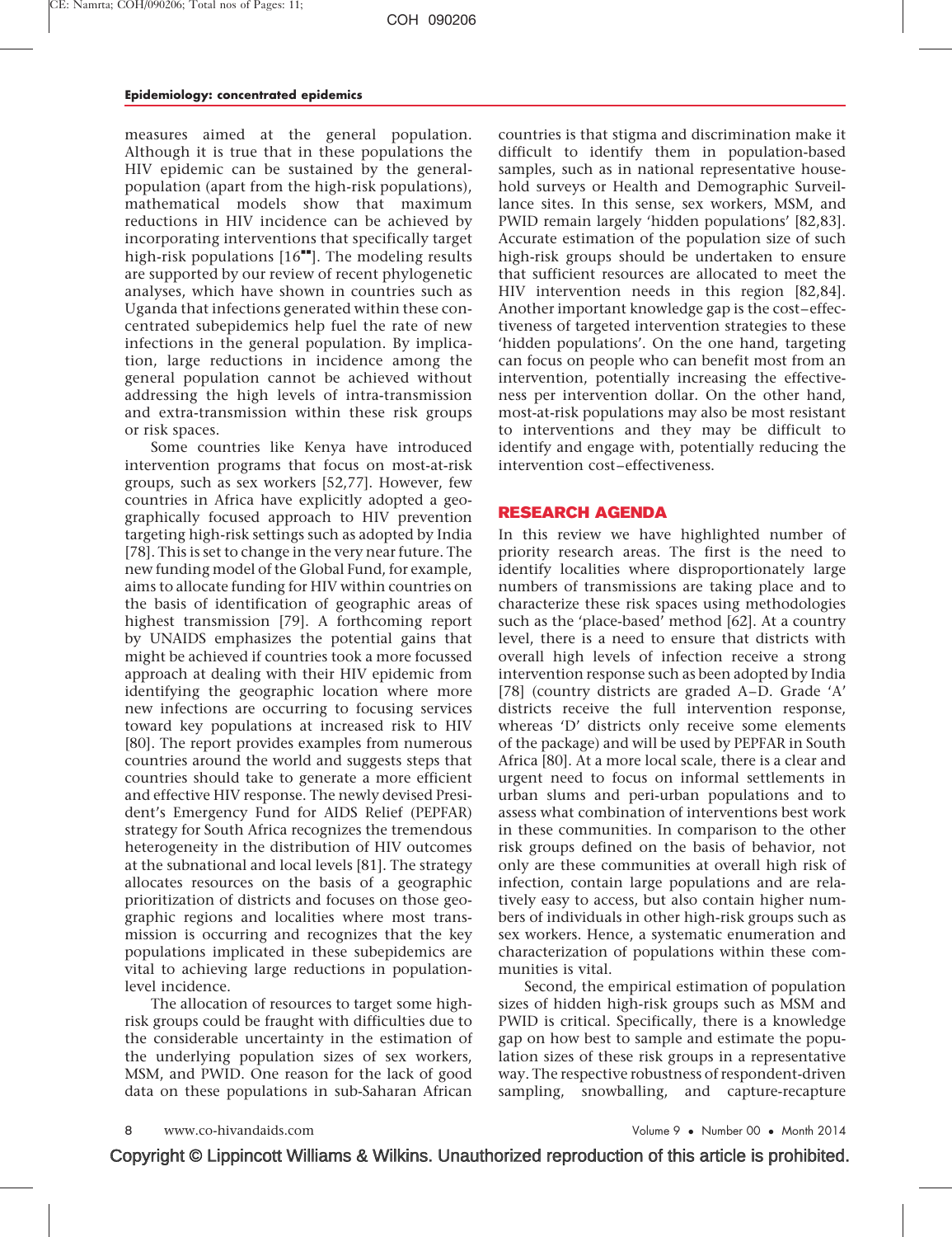<span id="page-8-0"></span>methods should be assessed. Obtaining reliable and representative population size and HIV prevalence estimates will help raise awareness, allocate sufficient resources, and guide prevention efforts.

Third, conducting phylogenetic studies assessing the impact of high-risk groups and risk spaces on overall transmission within generalized epidemics should be an important research focus. Such information would be crucial to inform mathematical models that could be used to estimate the impact of interventions targeted at risk groups on overall HIV epidemic dynamics and the cost–effectiveness of such prevention approaches. A recent review of mathematical models investigating the impact of interventions aimed at female sex workers highlighted the fact that the preventive potential of this type of intervention has been underresearched in high prevalence settings  $[16$ <sup> $\bullet$  $\bullet$ </sup>[\]](#page-9-0). Future research should focus on the development of spatially explicit, individual-based models of HIV transmission that allow for the highly uneven distribution of HIV transmissions across risk spaces as well as risk groups.

Fourth, formative research with people belonging to risk groups on the social and cultural acceptability of interventions is crucially important to ensure rapid uptake, effectiveness, and sustainability of interventions. Such studies should be complemented by conducting formative research in different countries on political, cultural, and structural constraints for interventions targeted at these risk groups, which are also commonly stigmatized, discriminated against, and abused.

Finally, the effectiveness and cost–effectiveness of prevention for most-at-risk groups needs to be established within the context of different cultural and institutional settings in sub-Saharan Africa. Rigorous impact evaluation of such interventions should, thus, accompany the scaling up of targeted interventions for high-risk groups. Demonstrating impact could also help improve acceptability of interventions and alleviate the structural constraints faced by some of the potential interventions.

## **CONCLUSION**

The occurrence of concentrated epidemics in generalized epidemic settings and the potential role of targeted interventions to supplement measures aimed at the general population in such settings has been a neglected topic to date. Our review of the recent literature combined with empirical evidence from phylogenetic studies and supported by mathematical models suggests that targeted HIV prevention approaches aimed at specific geographic localities as well as other key high-risk groups could be effective in generalized epidemic settings as part of an overall combination approach.

#### Acknowledgements

The authors gratefully acknowledge the helpful input from Nina Hasen (Office of the US Global AIDS Coordinator), Mary Mahy (UNAIDS) and Liz Thomas (University of the Witwatersrand).

#### Conflicts of interest

F.T. and T.B. are supported by grant 1R01-HD058482- 01 from the National Institute of Child Health and Human Development. M.M.G. was supported by a Doctoral Foreign Study Award from the Canadian Institutes of Health Research.

There are no conflicts of interest.

#### REFERENCES AND RECOMMENDED READING

Papers of particular interest, published within the annual period of review, have been highlighted as:

- of special interest  $\Box$  of outstanding interest
- 
- 1. UNAIDS. UNAIDS report on the global AIDS epidemic Geneva: UNAIDS; 2012.
- 2. De Cock KM, Jaffe HW, Curran JW. The evolving epidemiology of HIV/AIDS. AIDS 2012; 26:1205–1213.
- 3. Asamoah-Odei E, Garcia Calleja JM, Boerma JT. HIV prevalence and trends in sub-Saharan Africa: no decline and large subregional differences. Lancet 2004; 364:35–40.
- 4. Auvert B, Buve A, Ferry B, et al. Ecological and individual level analysis of risk factors for HIV infection in four urban populations in sub-Saharan Africa with different levels of HIV infection. AIDS 2001; 15 (Suppl 4):S15– S30.
- 5. Shaikh N, Abdullah F, Lombard CJ, et al. Masking through averages: intraprovincial heterogeneity in HIV prevalence within the Western Cape. S Afr Med J 2006; 96:538–543.
- 6. Kleinschmidt I, Pettifor A, Morris N, et al. Geographic distribution of human immunodeficiency virus in South Africa. Am J Trop Med Hyg 2007; 77:1163– 1169.
- 7. Coburn BJ, Okano JT, Blower S. Current drivers and geographic patterns of HIV in Lesotho: implications for treatment and prevention in sub-Saharan Africa. BMC Med 2013; 11.
- 8. Wand H, Whitaker C, Ramjee G. Geoadditive models to assess spatial variation of HIV infections among women in local communities of Durban, South Africa. Int J Health Geogr 2011; 10:28.
- 9. Wand H, Ramjee G. Targeting the hotspots: investigating spatial and demographic variations in HIV infection in small communities in South Africa. J Int AIDS Soc 2010; 13:1–9.
- 10. Tanser F, Bärnighausen T, Cooke GS, Newell ML. Localized spatial clustering of HIV infections in a widely disseminated rural South African epidemic. Int J Epidemiol 2009; 38:1008–1016.
- 11. Tanser F, Bärnighausen T, Newell M. Identification of localized clusters of high HIV incidence in a widely disseminated rural South African epidemic: a case for targeted intervention strategies. Conference on Retroviruses and Opportunistic Infections (CROI). Boston, MA; 2011.
- 12. Asiki G, Mpendo J, Abaasa A, et al. HIV and syphilis prevalence and associated risk factors among fishing communities of Lake Victoria, Uganda. Sex Transm Infect 2011; 87:511–515.
- 13. Wilson D, Halperin DT. 'Know your epidemic, know your response': a useful approach, if we get it right. Lancet 2008; 372:423–426.
- 14. Gouws E, Cuchi P. Focusing the HIV response through estimating the major modes of HIV transmission: a multicountry analysis. Sex Transm Infect 2012; 88 (Suppl 2):i76–i85.
- 15. Aral SO, Cates W. Coverage, context and targeted prevention: optimising our mm impact. Sex Transm Infect 2013; 89:336-340.

Authors argue in this article that population level reductions in HIV incidence require careful considerations of issues related to coverage, scale-up, prioritization, and the importance of contextual characteristics. The uneven distribution of risks and outcomes is discussed and the authors concluded that interventions should be targeted to those most likely to transmit infection first.

1746-630X © 2014 Wolters Kluwer Health | Lippincott Williams & Wilkins www.co-hivandaids.com 9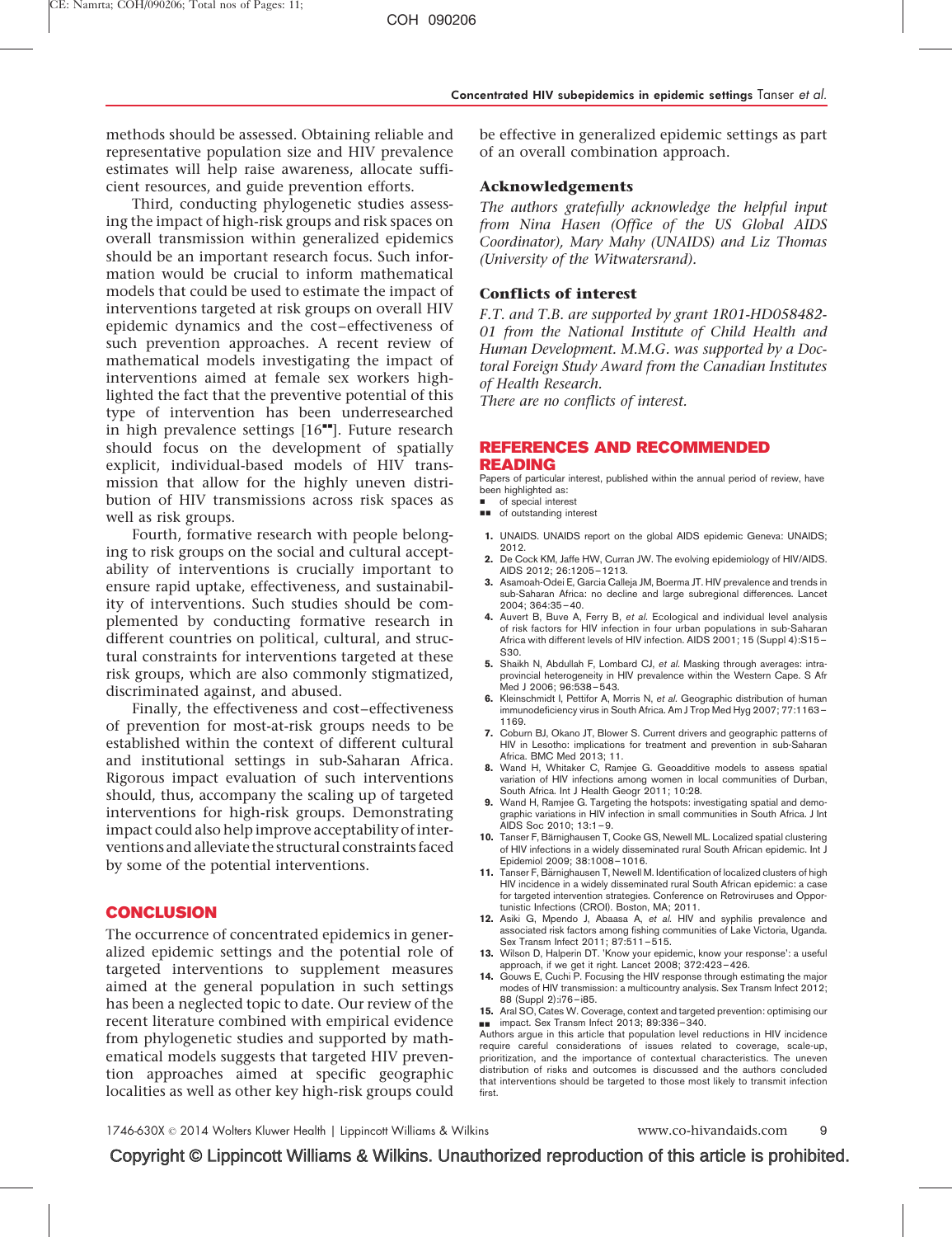<span id="page-9-0"></span>16. Mishra S, Steen R, Gerbase A, et al. Impact of high-risk sex and focused && interventions in heterosexual HIV epidemics: a systematic review of mathematical models. PLoS One 2012; 7:e50691.

The authors of this study conducted a systematic review of mathematical models of heterosexual HIV transmission to examine whether targeting prevention at high-risk groups is an effective strategy to reduce HIV transmission in the general population. They found that targeted interventions have the potential to reduce overall transmission in both low-prevalence and high-prevalence settings.

- 17. Smith AD, Tapsoba P, Peshu N, et al. Men who have sex with men and HIV/ AIDS in sub-Saharan Africa. Lancet 2009; 374:416–422.
- 18. Beyrer C, Sullivan P, Sanchez J, et al. The global HIV epidemics in MSM: time to act. AIDS 2013; 6 August 2013 [Epub ahead of print].
- 19. Dunkle KL, Jewkes RK, Murdock DW, et al. Prevalence of consensual malemale sex and sexual violence, and associations with HIV in South Africa: a population-based cross-sectional study. PLoS Med 2013; 10:e1001472.
- 20. Eaton LA, Pitpitan EV, Kalichman SC, et al. Men who report recent male and female sex partners in Cape Town, South Africa: an understudied and underserved population. Arch Sex Behav 2013; 42:1299–1308.
- 21. Hladik W, Barker J, Ssenkusu JM, et al. HIV infection among men who have sex with men in Kampala, Uganda: a respondent driven sampling survey. PLoS One 2012; 7:e38143.
- 22. Price MA, Rida W, Mwangome M, et al. Identifying at-risk populations in Kenya and South Africa: HIV incidence in cohorts of men who report sex with men, sex workers, and youth. J Acquir Immune Defic Syndr 2012; 59:185–193.
- 23. Sanders EJ, Okuku HS, Smith AD, et al. High HIV-1 incidence, correlates of HIV-1 acquisition, and high viral loads following seroconversion among MSM. AIDS 2013; 27:437–446.
- 24. Muraguri N, Temmerman M, Geibel S. A decade of research involving men who have sex with men in sub-Saharan Africa: current knowledge and future directions. SAHARA J 2012; 9:137–147.
- 25. Ross MW, Kajubi P, Mandel JS, et al. Internalized homonegativity/homophobia is associated with HIV-risk behaviours among Ugandan gay and bisexual men. Int J STD AIDS 2013; 24:409–413.
- 26. Tun W, Kellerman S, Maimane S, et al. HIV-related conspiracy beliefs and its relationships with HIV testing and unprotected sex among men who have sex with men in Tshwane (Pretoria), South Africa. AIDS Care 2012; 24:459–467.
- 27. Vu L, Tun W, Sheehy M, Nel D. Levels and correlates of internalized homophobia among men who have sex with men in Pretoria, South Africa. AIDS Behav 2012; 16:717–723.
- 28. Knox J, Sandfort T, Yi H, et al. Social vulnerability and HIV testing among South African men who have sex with men. Int J STD AIDS 2011; 22:709– 713.
- 29. Nel JA, Yi H, Sandfort TG, Rich E. HIV-untested men who have sex with men in South Africa: the perception of not being at risk and fear of being tested. AIDS Behav 2013; 17 (Suppl 1):S51–S59.
- 30. Nyoni J, Ross MW. Factors associated with HIV testing in men who have sex with men, in Dar es Salaam, Tanzania. Sex Transm Infect 2012; 88:483.
- 31. Nyoni JE, Ross MW. Condom use and HIV-related behaviors in urban Tanzanian men who have sex with men: a study of beliefs, HIV knowledge sources, partner interactions and risk behaviors. AIDS Care 2013; 25:223– 229.
- 32. Graham SM, Mugo P, Gichuru E, et al. Adherence to antiretroviral therapy and clinical outcomes among young adults reporting high-risk sexual behavior, including men who have sex with men, in coastal Kenya. AIDS Behav 2013; 17:1255–1265.
- 33. Singh K, Brodish P, Mbai F, et al. A venue-based approach to reaching MSM, & IDUs and the general population with VCT: a three study site in Kenya. AIDS
- Behav 2012; 16:818–828.

A venue-based HIV prevention study was conducted to assess the acceptability of voluntary counseling and testing among the general population and selected highrisk groups. Results of this study support the use of venue-based approaches to target MSM and injecting drug users. Further, few significant differences were found between those agreeing and declining to participate.

- 34. Stephenson R, Rentsch C, Sullivan P. High levels of acceptability of couplesbased HIV testing among MSM in South Africa. AIDS Care 2012; 24:529– 535.
- 35. Geibel S, King'ola N, Temmerman M, Luchters S. The impact of peer outreach on HIV knowledge and prevention behaviours of male sex workers in Mombasa, Kenya. Sex Transm Infect 2012; 88:357–362.
- 36. Okall DO, Otieno FO, Nyikuri M, et al. Men who have sex with men in Kisumu, Kenya: support group membership and knowledge of HIV-risk factors. Cult Health Sex 2013; 15:968–980.
- 37. Taegtmeyer M, Davies A, Mwangome M, et al. Challenges in providing counselling to MSM in highly stigmatized contexts: results of a qualitative study from Kenya. PLoS One 2013; 8:e64527.
- 38. Johnston LG, Holman A, Dahoma M, et al. HIV risk and the overlap of injecting drug use and high-risk sexual behaviours among men who have sex with men in Zanzibar (Unguja), Tanzania. Int J Drug Policy 2010; 21:485–492.
- 39. Dahoma M, Johnston LG, Holman A, et al. HIV and related risk behavior among men who have sex with men in Zanzibar, Tanzania: results of a behavioral surveillance survey. AIDS Behav 2011; 15:186–192.
- 40. UNODC. The Global Afghan Opium Trade: a threat assessment. Vienna, Austria: United Nations Office of Drugs and Crime; 2011.
- 41. Petersen Z, Myers B, van Hout MC, et al. Availability of HIV prevention and treatment services for people who inject drugs: findings from 21 countries. Harm Reduct J 2013; 10:13.
- 42. Bowring AL, Luhmann N, Pont S, et al. An urgent need to scale-up injecting drug harm reduction services in Tanzania: prevalence of blood-borne viruses among drug users in Temeke District, Dar-es-Salaam, 2011. Int J Drug Policy 2013; 24:78–81.
- 43. Lambdin BH, Bruce RD, Chang O, et al. Identifying programmatic gaps: inequities in harm reduction service utilization among male and female drug users in Dar es Salaam, Tanzania. PLoS One 2013; 8:e67062.
- 44. Degenhardt L, Mathers BM, Wirtz AL, et al. What has been achieved in HIV & prevention, treatment and care for people who inject drugs, 2010-2012? A review of the six highest burden countries. Int J Drug Policy 2013; 4 September 2013 [Epub ahead of print].

Authors of this article searched the recent literature and assessed coverage of key interventions and care services for PWIDs in the six countries that account for half of the global population of injecting drug users: China, Malaysia, Russia, Ukraine, Vietnam, and the USA. This study found that policy shifts toward evidence-based approaches has increased coverage of interventions in Asia and Ukraine, but that punitive law enforcement approaches limited impact in the USA and Russia.

- 45. Ratliff EA, McCurdy SA, Mbwambo JK, et al. An overview of HIV prevention interventions for people who inject drugs in Tanzania. Adv Prev Med 2013; 2013:183187.
- 46. Wolfe D, Carrieri MP, Shepard D. Treatment and care for injecting drug users with HIV infection: a review of barriers and ways forward. Lancet 2010; 376:355–366.
- 47. WHO. Preventing HIV among sex workers in sub-Saharan Africa: a literature review. Geneva: World Health Organization; 2011.
- 48. Prüss-Ustün A, Wolf J, Driscoll T, et al. HIV due to female sex work: regional and global estimates. PLoS One 2013; 8:e63476.
- 49. Baral S, Beyrer C, Muessig K, et al. Burden of HIV among female sex workers && in low-income and middle-income countries: a systematic review and metaanalysis. Lancet Infect Dis 2012; 12:538–549.

This publication reports on the results of a meta-analysis of recent studies (2007- 2011) of HIV prevalence among female sex workers in 50 countries. In total, 102 articles and surveillance reports are included, totaling 99 878 female sex workers. Overall, HIV prevalence was 11.8% (95% CI: 11.6–12.0) among this high-risk group

- 50. Vandepitte J, Muller E, Bukenya J, et al. Prevalence and correlates of Mycoplasma genitalium infection among female sex workers in Kampala, Uganda. J Infect Dis 2012; 205:289–296.
- 51. & Vandenhoudt HM, Langat L, Menten J, et al. Prevalence of HIV and other sexually transmitted infections among female sex workers in Kisumu, Western Kenya, 1997 and 2008. PLoS One 2013; 8:e54953.

Using a respondent-driven sampling, this study investigated prevalence of HIV and other sexually transmitted infections, as well as predictors of condom use, in female sex. Results show that HIV prevalence was 56.5% in 2008, lower than that found in an earlier survey conducted in 1997, and that reported condom use has increased between 1997 and 2008.

- 52. Ministry of Public Health and Sanitation. The National AIDS and STIs Control Programme. National guidelines for HIV/STI programs for sex workers. Nairobi, Kenya: Ministry of Public Health and Sanitation; 2010.
- 53. Richter M, Chersich MF, Vearey J, et al. Migration status, work conditions and health utilization of female sex workers in three South African cities. J Immigr Minor Health 2012; 13 December 2012 [Epub ahead of print].
- 54. Madise N, Ziraba AK, Inungu J, et al. Are slum dwellers at heightened risk of HIV infection than other urban residents? Evidence from population-based HIV prevalence surveys in Kenya. Health Place 2012; 18:1144–1152.
- 55. Kimani JK, Ettarh R, Ziraba AK, Yatich N. Marital status and risk of HIV infection in slum settlements of Nairobi, Kenya: results from a cross-sectional survey. Afr J Reprod Health 2013; 17:103–113.
- 56. Nel A, Mabude Z, Smit J, et al. HIV incidence remains high in KwaZulu-Natal, South Africa: evidence from three districts. PLoS One 2012; 7:e35278.
- 57. Opio A, Muyonga M, Mulumba N. HIV infection in fishing communities of Lake Victoria Basin of Uganda: a cross-sectional sero-behavioral survey. PLoS One 2013; 8:e70770.
- 58. Seeley J, Nakiyingi-Miiro J, Kamali A, et al. High HIV incidence and sociobehavioral risk patterns in fishing communities on the shores of Lake Victoria, Uganda. Sex Transm Dis 2012; 39:433–439.
- 59. Humblet O, Paul C, Dickson N. Core group evolution over time: high-risk sexual behavior in a birth cohort between sexual debut and age 26. Sex Transm Dis 2003; 30:818–824.
- 60. Fichtenberg CM, Ellen JM. Moving from core groups to risk spaces. Sex Transm Dis 2003; 30:825–826.
- Rothenberg RB. The geography of gonorrhea. Empirical demonstration of core group transmission. Am J Epidemiol 1983; 117:688–694.
- Weir SS, Pailman C, Mahlalela X, et al. From people to places: focusing AIDS prevention efforts where it matters most. AIDS 2003; 17:895–903.
- 63. Abdool Karim Q, Abdool Karim SS, Singh B, et al. Seroprevalence of HIV infection in rural South Africa. AIDS 1992; 6:35–39.
- Pickering H, Okongo M, Ojwiya A, et al. Sexual networks in Uganda: mixing patterns between a trading town, its rural hinterland and a nearby fishing village. Int J STD AIDS 1997; 8:495–500.